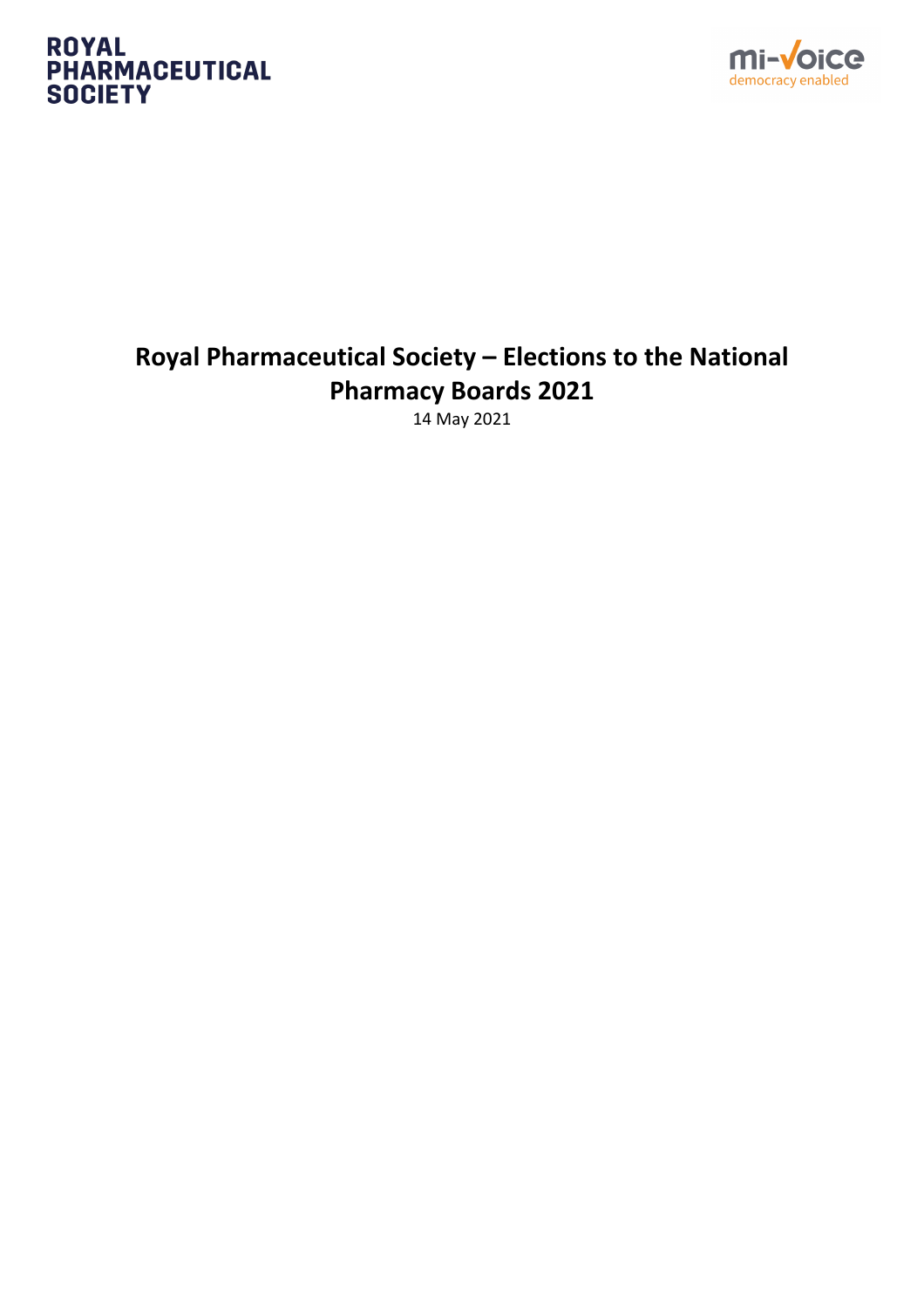#### **ROYAL PHARMACEUTICAL SOCIETY**



## **Turnout**

In total, 22,679 ballots were issued, and 2,971 individual members voted. The turnout was therefore 13.1% - an increase on the 2019 figure of 11.47%.

#### **English Pharmacy Board**

| Number of ballots issued:        | 19,400 |
|----------------------------------|--------|
| Number of individuals who voted: | 2,284  |
| Turnout                          | 11.8%  |
| <b>Welsh Pharmacy Board</b>      |        |
| Number of ballots issued:        | 1,263  |
| Number of individuals who voted: | 270    |
| Turnout                          | 21.4%  |
| <b>Scottish Pharmacy Board</b>   |        |
| Number of ballots issued:        | 2,016  |
| Number of individuals who voted: | 417    |
| Turnout                          | 20.7%  |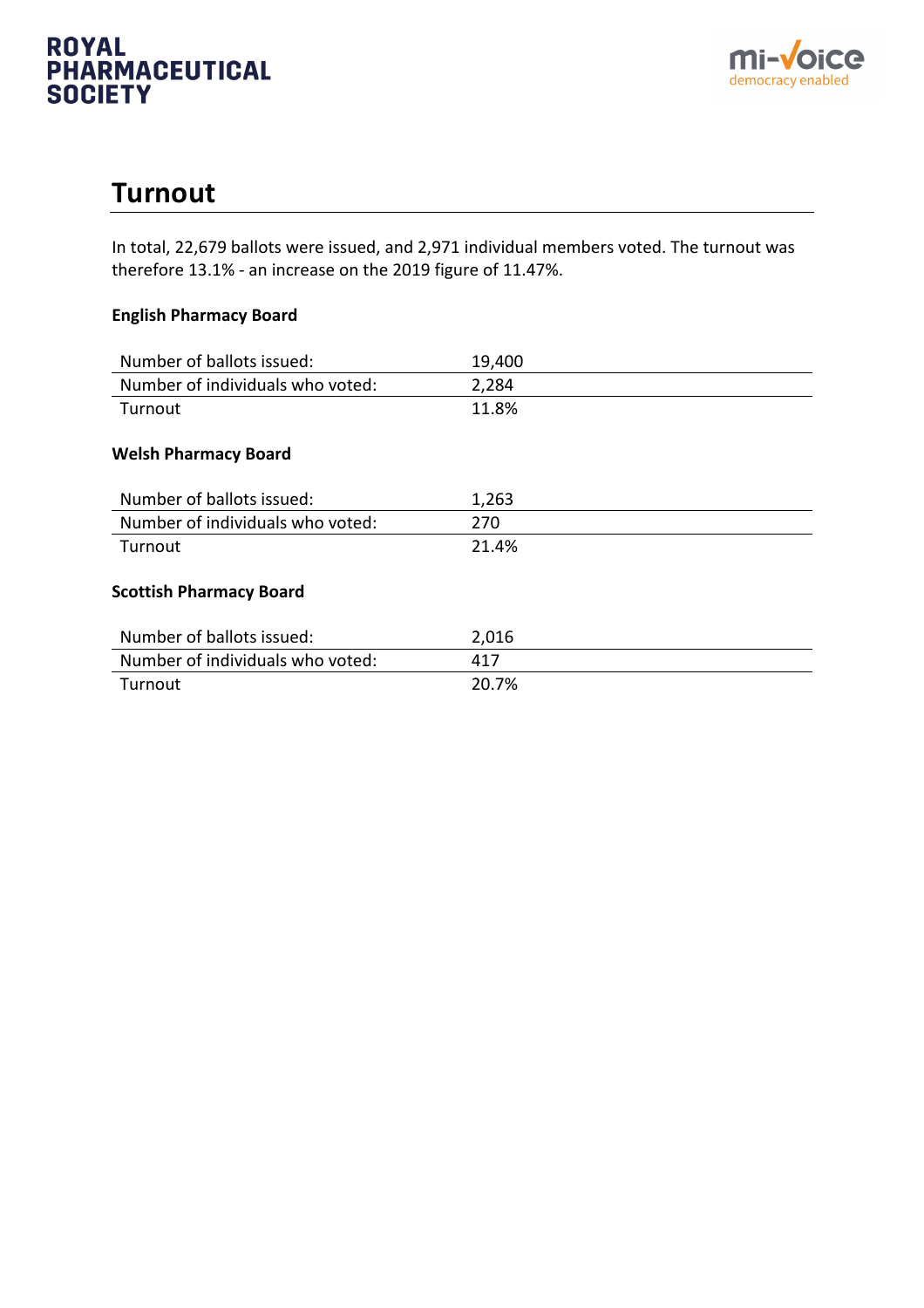



## **Voting by Channel**

Voters were allowed to vote using one of two methods:

- 1. Postal ballot, completed and returned to Mi-Voice using Royal Mail
- 2. Online, accessed through an e-mail

In addition, a SMS was sent reminding individuals to vote online. On the day the text message was sent, which was a Monday, 132 votes were received for the English Pharmacy Board Election, 26 votes were received for the Scottish Pharmacy Board Election and 17 votes for the Welsh Pharmacy Board.

#### Individual Votes Cast by Channel

| <b>Channel</b> | <b>England</b> | <b>Wales</b> | Scotland | <b>Total</b> |
|----------------|----------------|--------------|----------|--------------|
| E-Voting       | 2,205          | 254          | 417      | 2,876        |
| <b>Postal</b>  | 70             | 16           |          | 95           |
| <b>Total</b>   | 2,284          | 270          | 417      | 2,971        |

In summary 96.8% of votes received were through the online channel and 3.2% via postal ballot.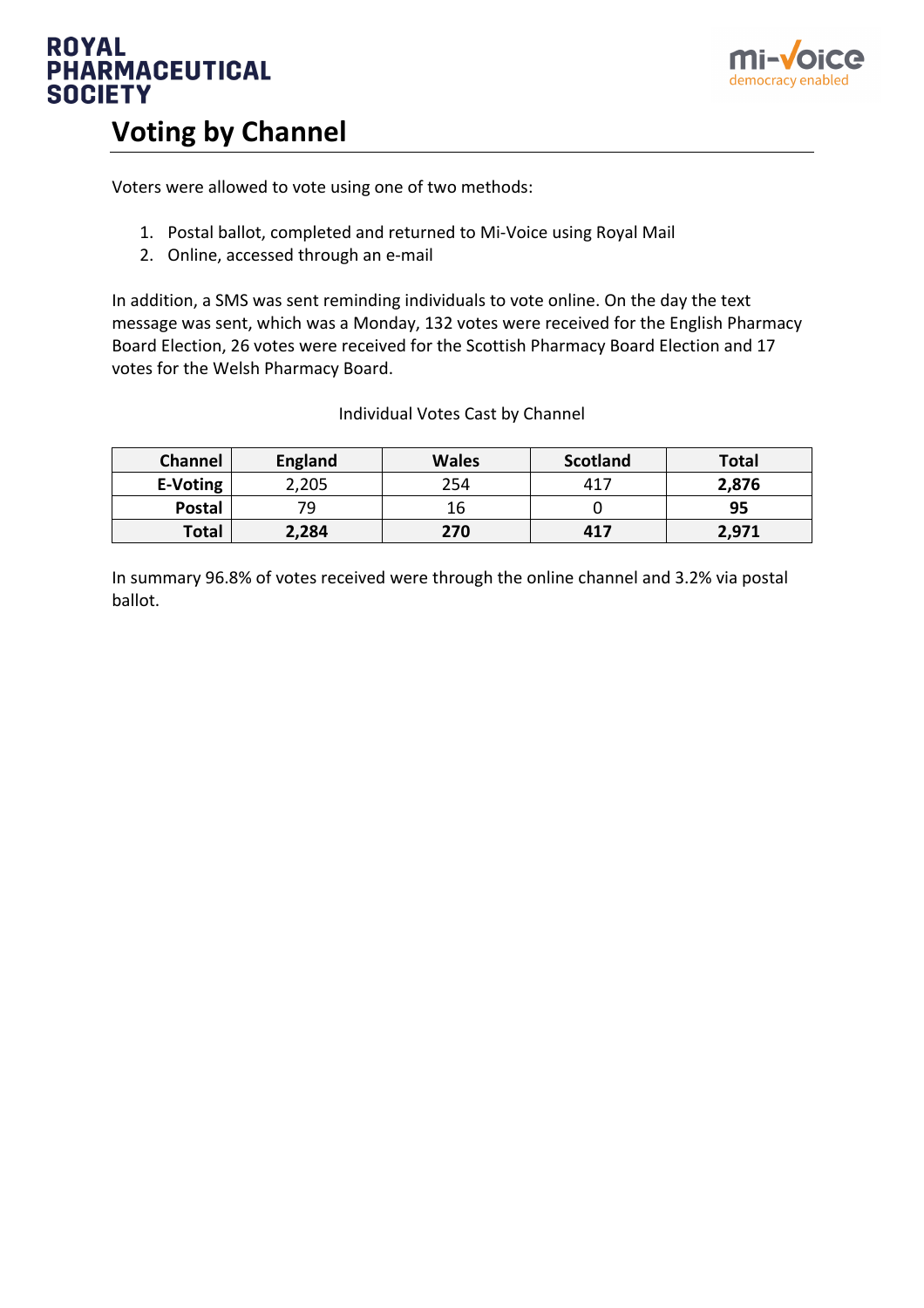# **ROYAL PHARMACEUTICAL**<br>SOCIETY

## **Results**





| Candidate                  | No. of Votes |                |
|----------------------------|--------------|----------------|
|                            |              |                |
| <b>Claire Anderson</b>     | 867          | <b>Elected</b> |
| <b>Martin Astbury</b>      | 698          | <b>Elected</b> |
| <b>Mary Evans</b>          | 698          | <b>Elected</b> |
| <b>Thorrun Govind</b>      | 680          | <b>Elected</b> |
| <b>Michael Maguire</b>     | 675          | <b>Elected</b> |
| <b>Erutase Oputu</b>       | 658          | <b>Elected</b> |
| <b>Ciara Marie Duffy</b>   | 645          | <b>Elected</b> |
| <b>Alisdair Jones</b>      | 627          | <b>Elected</b> |
| <b>Paul Summerfield</b>    | 603          | <b>Elected</b> |
| Jay Badenhorst             | 583          |                |
| <b>Howard Duff</b>         | 556          |                |
| Min Na Eii                 | 556          |                |
| Shirley Walker             | 548          |                |
| Ojali Negedu               | 480          |                |
| <b>Brendon Jiang</b>       | 460          |                |
| Adebayo (BeeFive) Adegbite | 441          |                |
| Nabila Chaudhri            | 415          |                |
| Shahzad Ahmad              | 378          |                |
| Alisha Sodhi               | 372          |                |
| Zena Uppal                 | 363          |                |
| <b>Sarah Sawieres</b>      | 329          |                |
| Reece Samani               | 328          |                |
| Nader Siabi                | 295          |                |
| Sherifat Muhammad Kamal    | 272          |                |
| Ramiz Amin                 | 268          |                |
| Heelen Rashmikant Shah     | 206          |                |
|                            |              |                |

Total Number of Votes Received **13,001**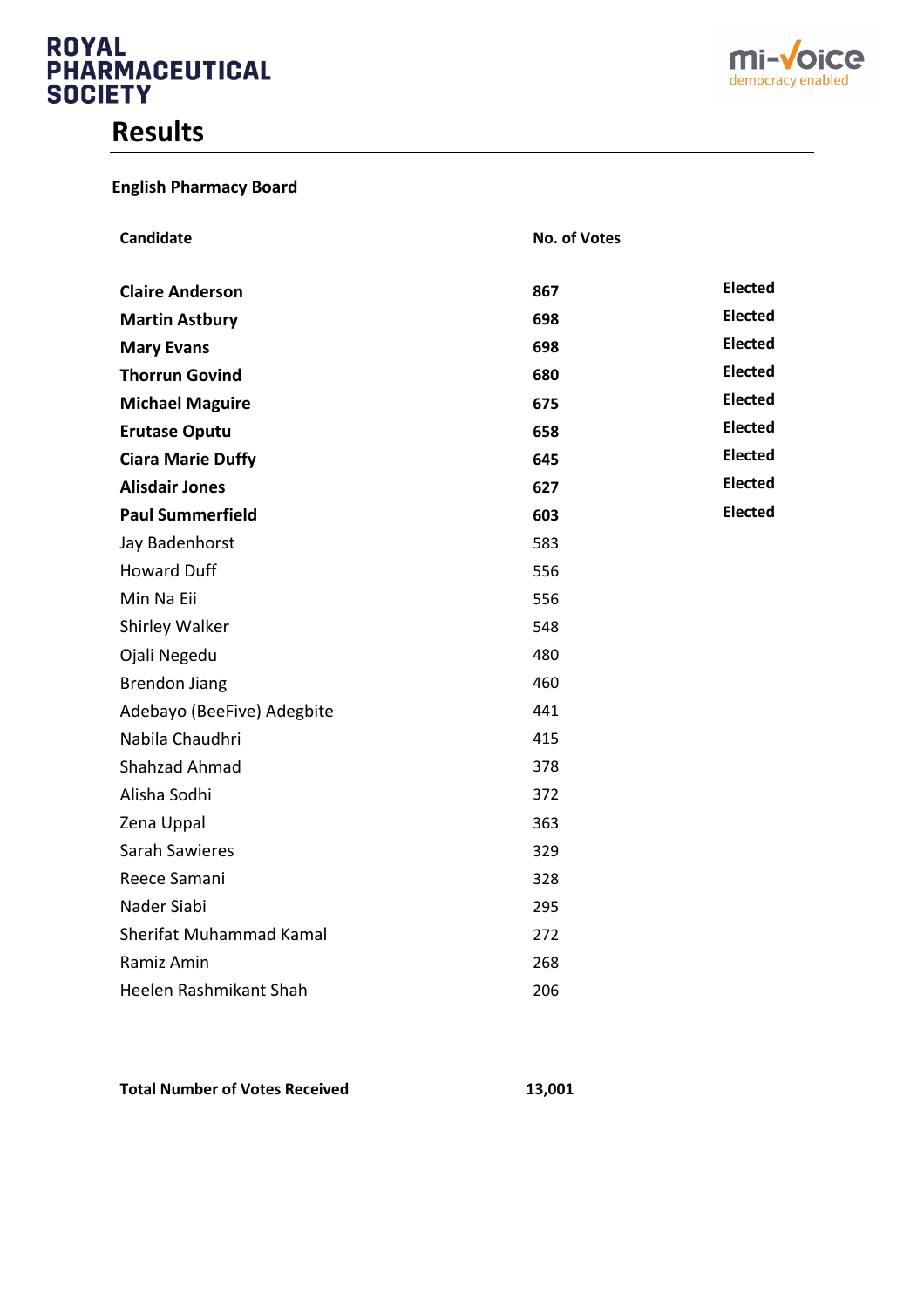# **ROYAL PHARMACEUTICAL**<br>SOCIETY



| Number of individuals eligible to vote     | 19,400 |
|--------------------------------------------|--------|
| Total number of individuals who voted      | 2,284  |
| Turnout                                    | 11.8%  |
| Total number of votes                      | 13,001 |
| Total number of individuals voting online  | 2,205  |
| Total number of individuals voting by post | 79     |
| Number of returned voting papers which     |        |
| were spoiled or otherwise invalid          |        |

#### **Open/ Click Through Rates from E-Mails**

| <b>Communication</b> | Sent   | <b>Opened</b> | <b>Click</b> |
|----------------------|--------|---------------|--------------|
| Ballot mail          | 18,798 | 6,205(33%)    | 1,874 (30%)  |
| Reminder             | 17,667 | 6,027 (34%)   | 1,286 (21%)  |
| Final reminder       | 16,868 | 4,963 (29%)   | 1,089 (22%)  |

Please note that open/click through data should only be used as a guide because not all browsers will report back on activity. Further, we do not track how many click throughs result in an actual vote.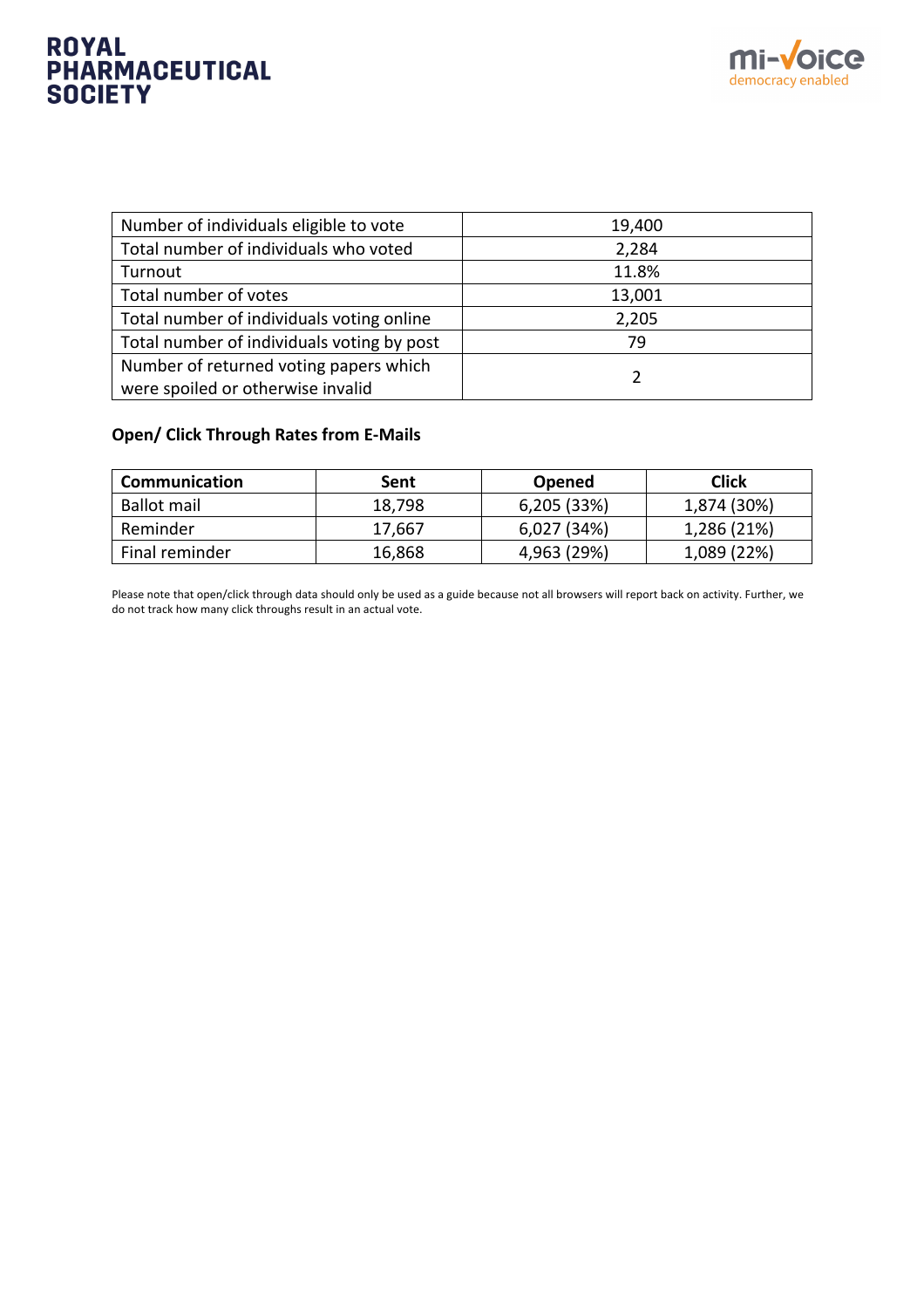



#### **Welsh Pharmacy Board**

| <b>Candidate</b>                      | <b>No. of Votes</b> |                               |
|---------------------------------------|---------------------|-------------------------------|
|                                       |                     |                               |
| <b>Helen Davies</b>                   | 168                 | <b>Elected - Primary Care</b> |
| <b>Primary Care/Any Sector</b>        |                     |                               |
|                                       |                     |                               |
| <b>Cheryl Way</b>                     |                     |                               |
| Any Sector                            | 145                 | Elected - Any Sector          |
|                                       |                     |                               |
|                                       |                     |                               |
| <b>Richard Evans</b>                  |                     |                               |
| Community Practice (Locum)/Any        | 139                 | <b>Elected - Community</b>    |
| Sector                                |                     | <b>Practice (Locum)</b>       |
|                                       |                     |                               |
|                                       |                     |                               |
| <b>Elanor Thomas</b>                  |                     |                               |
| <b>Primary Care/Any Sector</b>        | 109                 | <b>Elected - Any Sector</b>   |
|                                       |                     |                               |
|                                       |                     |                               |
| Rafia Jamil                           |                     |                               |
| <b>Primary Care/Any Sector</b>        | 86                  |                               |
|                                       |                     |                               |
|                                       |                     |                               |
| Farzana Mohammed                      |                     |                               |
| <b>Primary Care/Any Sector</b>        | 63                  |                               |
|                                       |                     |                               |
|                                       |                     |                               |
| <b>Malik Latif</b>                    |                     |                               |
| Community Practice (Locum)/Any        | 60                  |                               |
| Sector                                |                     |                               |
|                                       |                     |                               |
| <b>Total Number of Votes Received</b> | 770                 |                               |

**Dylan Lloyd Jones** is elected unopposed to the Community Practice (Employee) post, **Gareth Hughes** is elected unopposed to the Community Practice (unspecified) post and **Eleri Schiavone** is elected unopposed to one of the two Hospital posts, the second Hospital post is unfilled.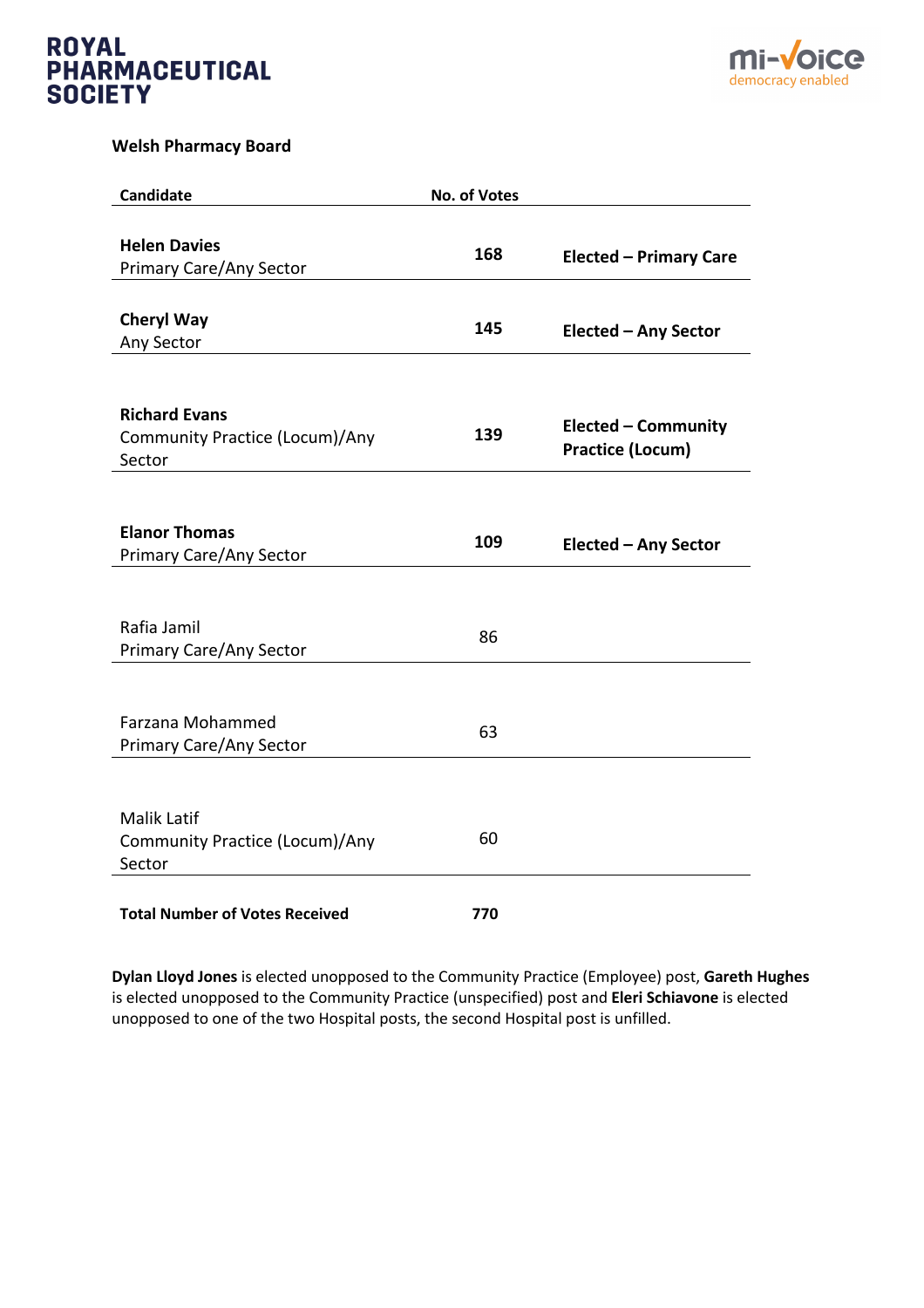# ROYAL<br>PHARMACEUTICAL<br>SOCIETY



| Number of individuals eligible to vote     | 1,263 |
|--------------------------------------------|-------|
| Total number of individuals who voted      | 270   |
| Turnout                                    | 21.4% |
| Total number of votes                      | 770   |
| Total number of individuals voting online  | 254   |
| Total number of individuals voting by post | 16    |
| Number of returned voting papers which     | 0     |
| were spoiled or otherwise invalid          |       |

#### **Open/ Click Through Rates from E-Mails**

| Communication  | Sent  | <b>Opened</b> | <b>Click</b> |
|----------------|-------|---------------|--------------|
| Ballot mail    | 1,213 | 429 (35%)     | 162 (38%)    |
| Reminder       | 1,088 | 338 (31%)     | 85 (25%)     |
| Final reminder | 998   | 261 (26%)     | 53 (20%)     |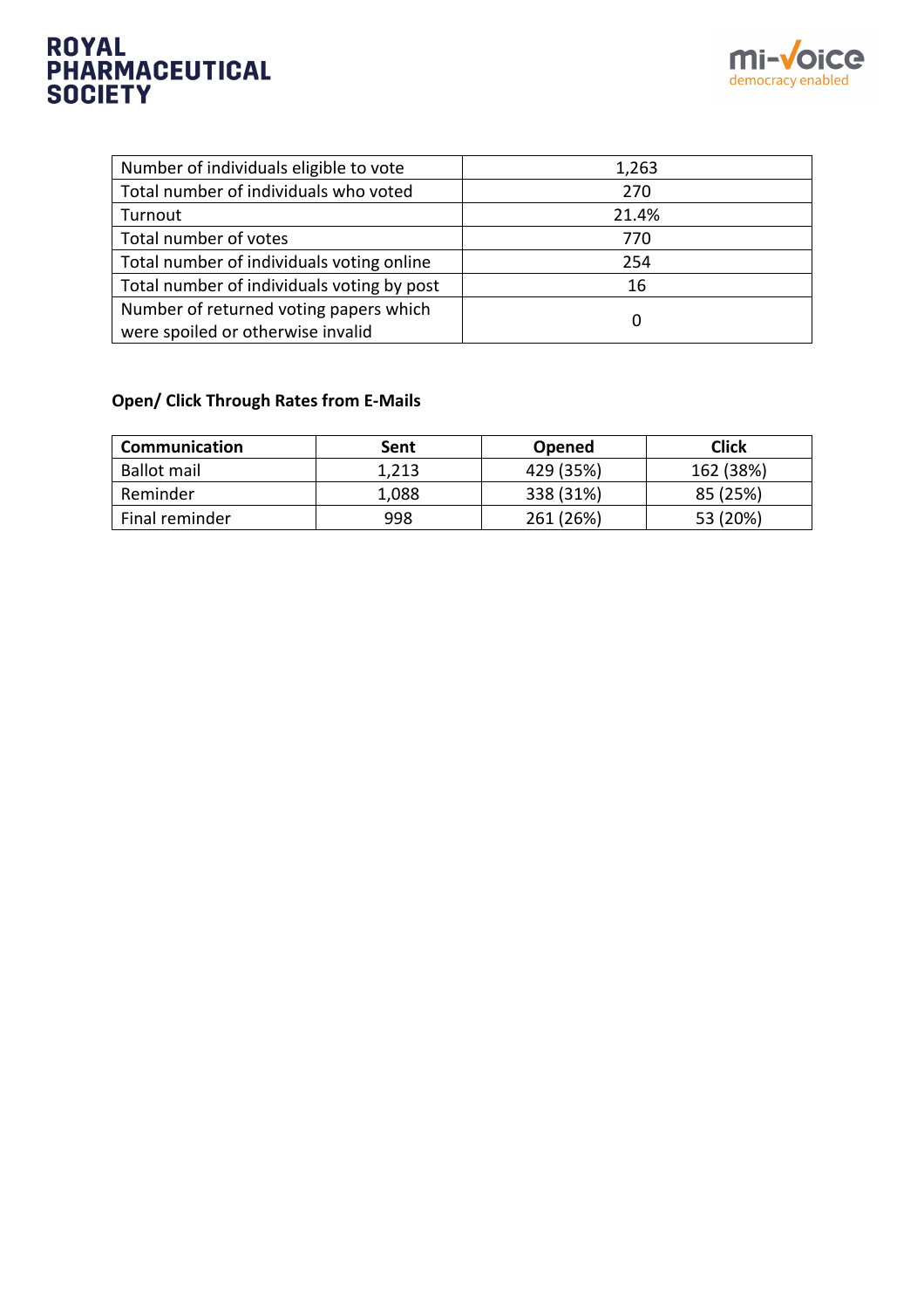# **ROYAL PHARMACEUTICAL**<br>SOCIETY



# **Results**

#### **Scottish Pharmacy Board**

| Candidate                    | <b>No. of Votes</b> |                |
|------------------------------|---------------------|----------------|
| <b>Audrey Thompson</b>       | 243                 | <b>Elected</b> |
| <b>Jacqueline Sneddon</b>    | 210                 | <b>Elected</b> |
| <b>William (Iain) Bishop</b> | 195                 | <b>Elected</b> |
| <b>Catriona Sinclair</b>     | 195                 | <b>Elected</b> |
| <b>Andrew Carruthers</b>     | 193                 | <b>Elected</b> |
| <b>Lucy Dixon</b>            | 176                 | <b>Elected</b> |
| <b>Tamara Cairney</b>        | 157                 | <b>Elected</b> |
| <b>Omolola (Lola) Dabiri</b> | 157                 | <b>Elected</b> |
| Rizwan Din                   | 151                 |                |
| Kathryn Booth                | 150                 |                |
| Farzana Haq                  | 141                 |                |
|                              |                     |                |

**Total Number of Votes Received 1,968**

| Number of individuals eligible to vote     | 2,016 |
|--------------------------------------------|-------|
| Total number of individuals who voted      | 417   |
| Turnout                                    | 20.7% |
| Total number of votes                      | 1,968 |
| Total number of individuals voting online  | 417   |
| Total number of individuals voting by post | 0     |
| Number of returned voting papers which     |       |
| were spoiled or otherwise invalid          | 0     |